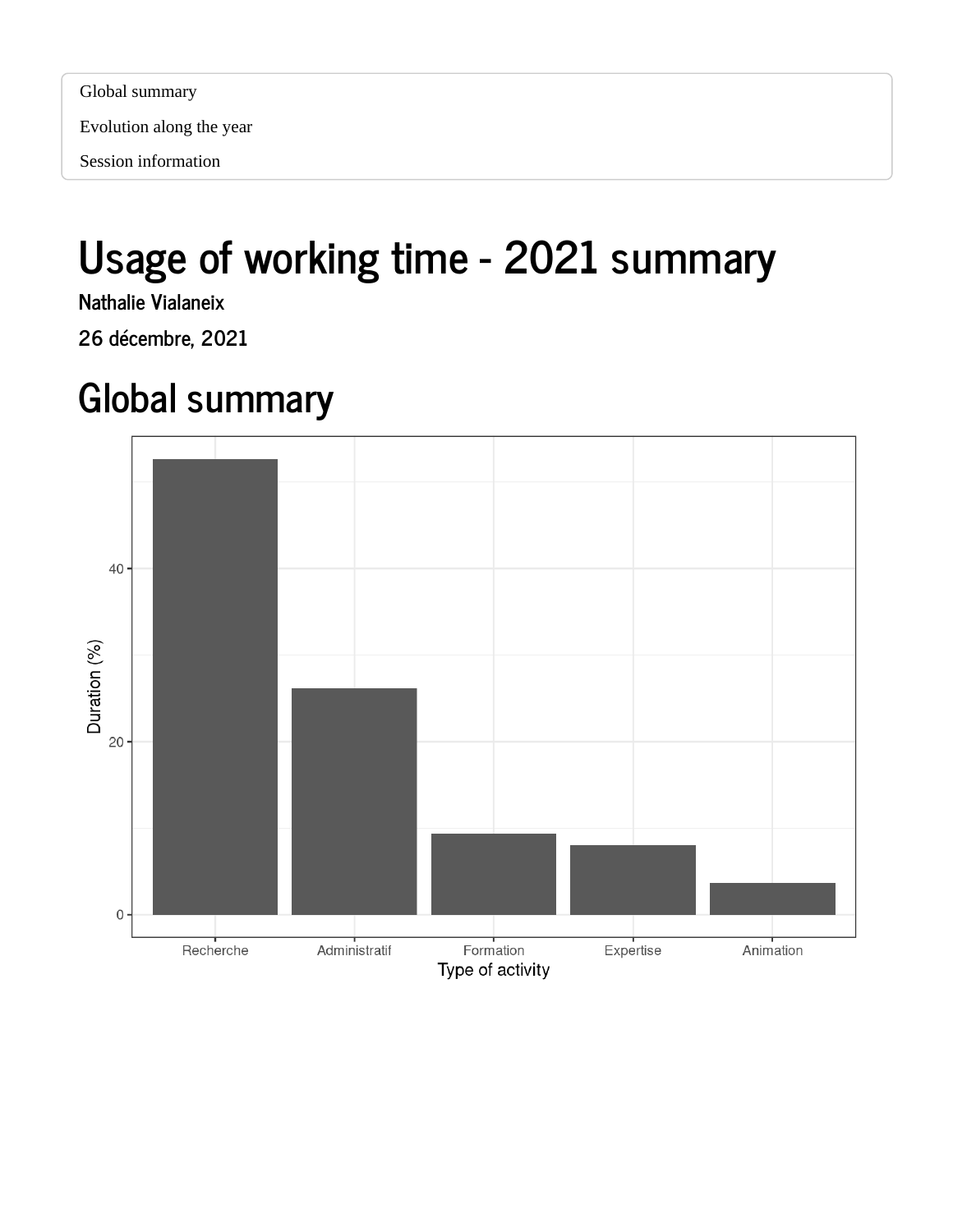

Type d'activité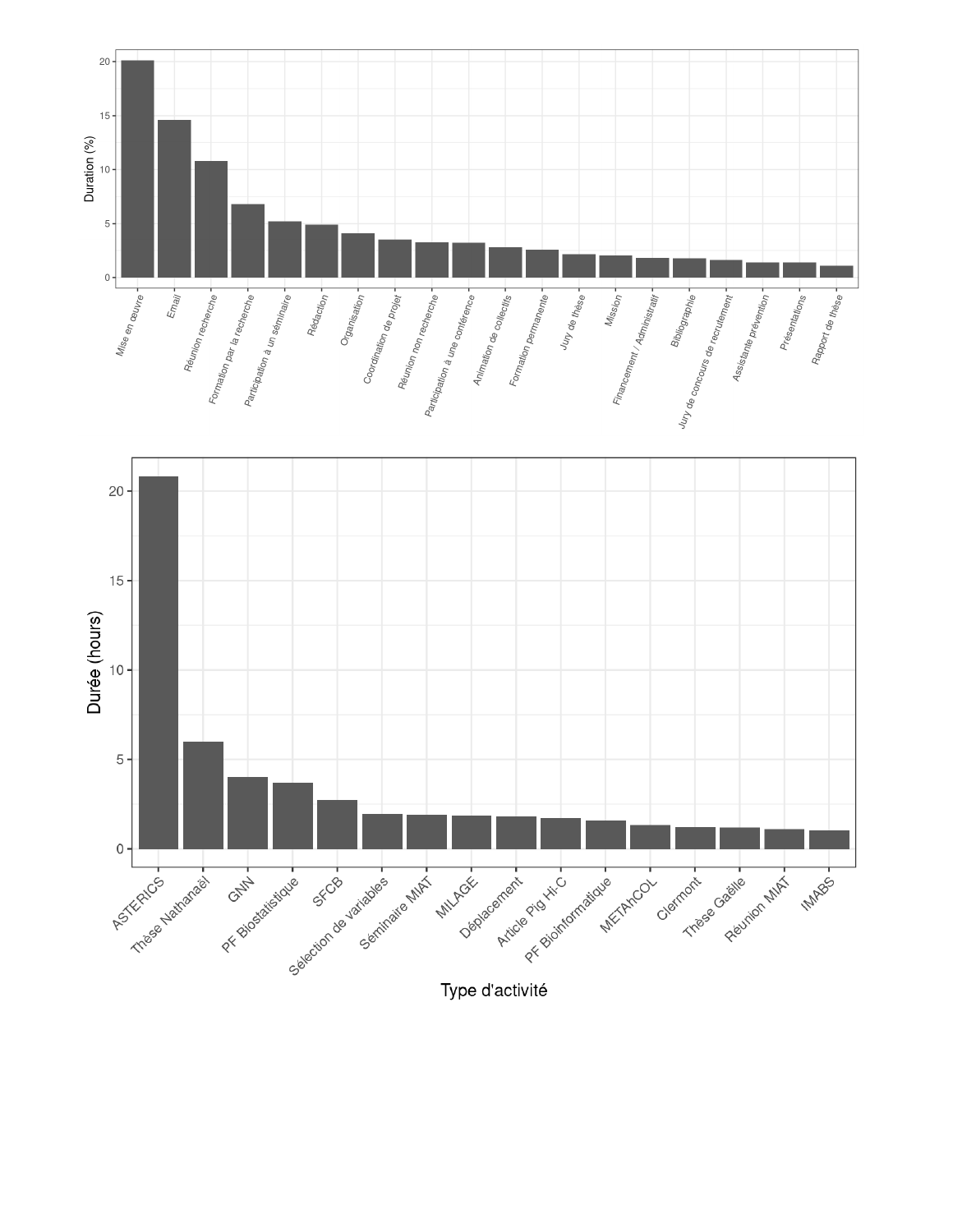

The number of working days is 212 with an average working time of 9.411478, which correspond to an number of excessive hours of 355.7666667 (101 excessive minutes every day in average).

## Evolution along the year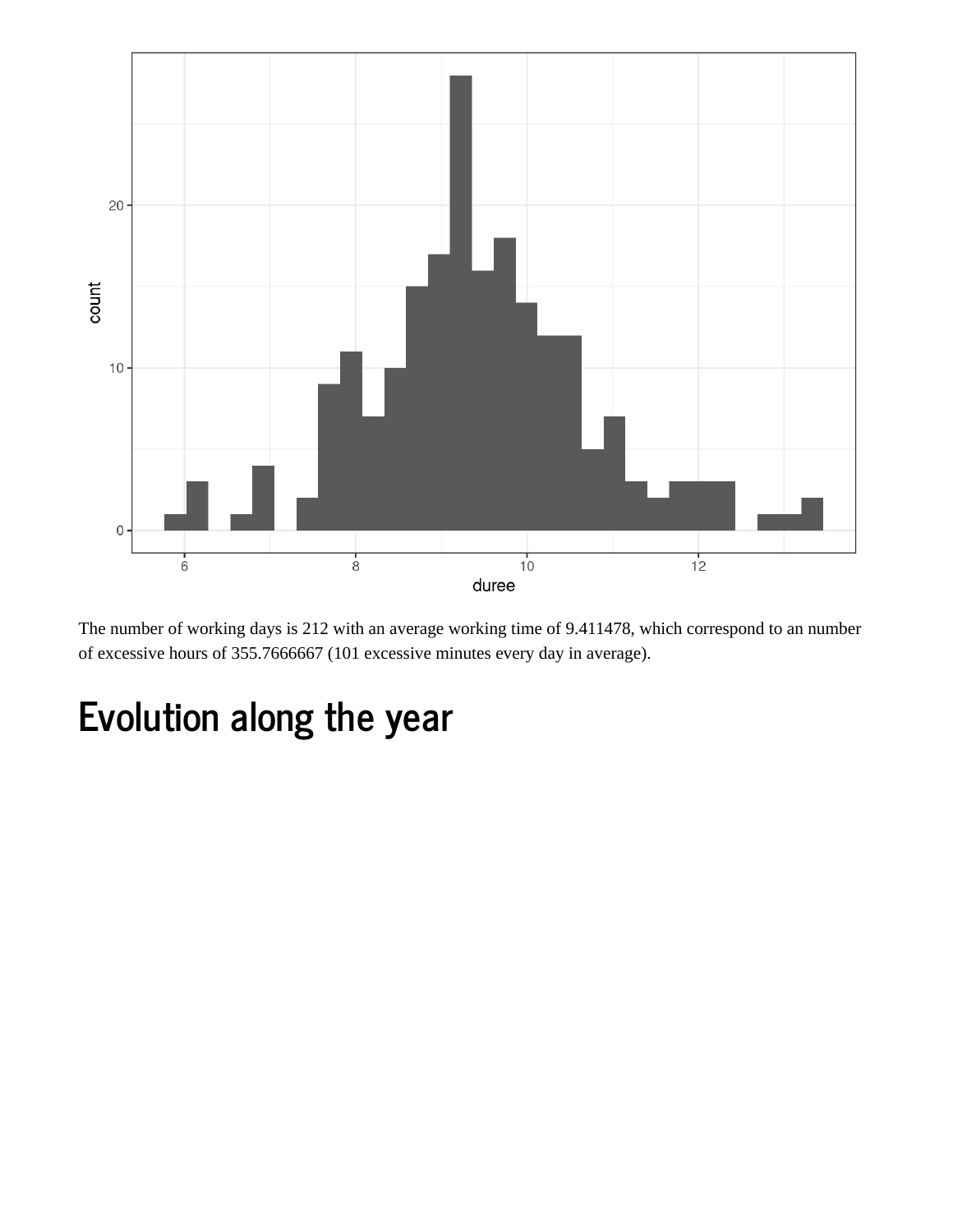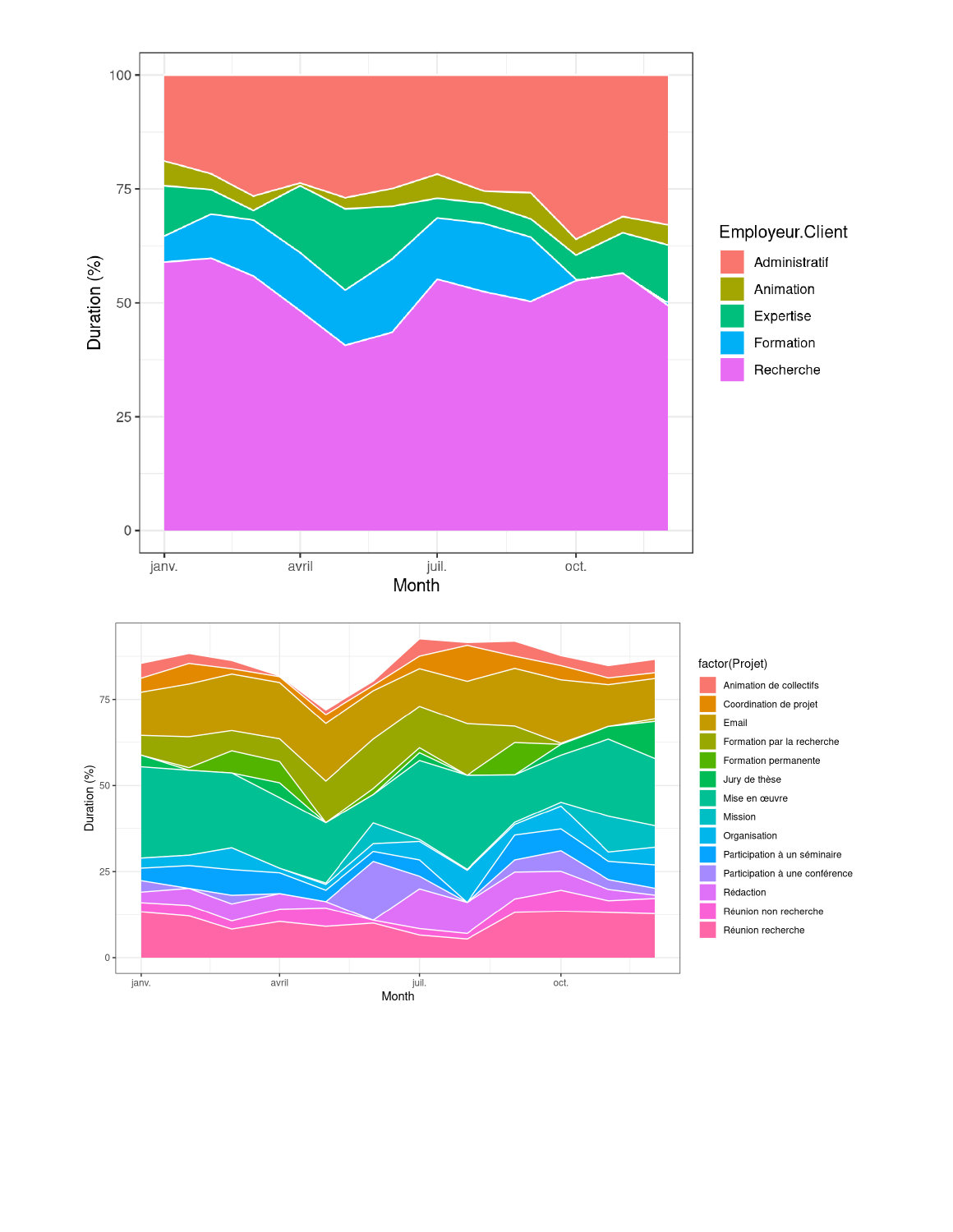

Session information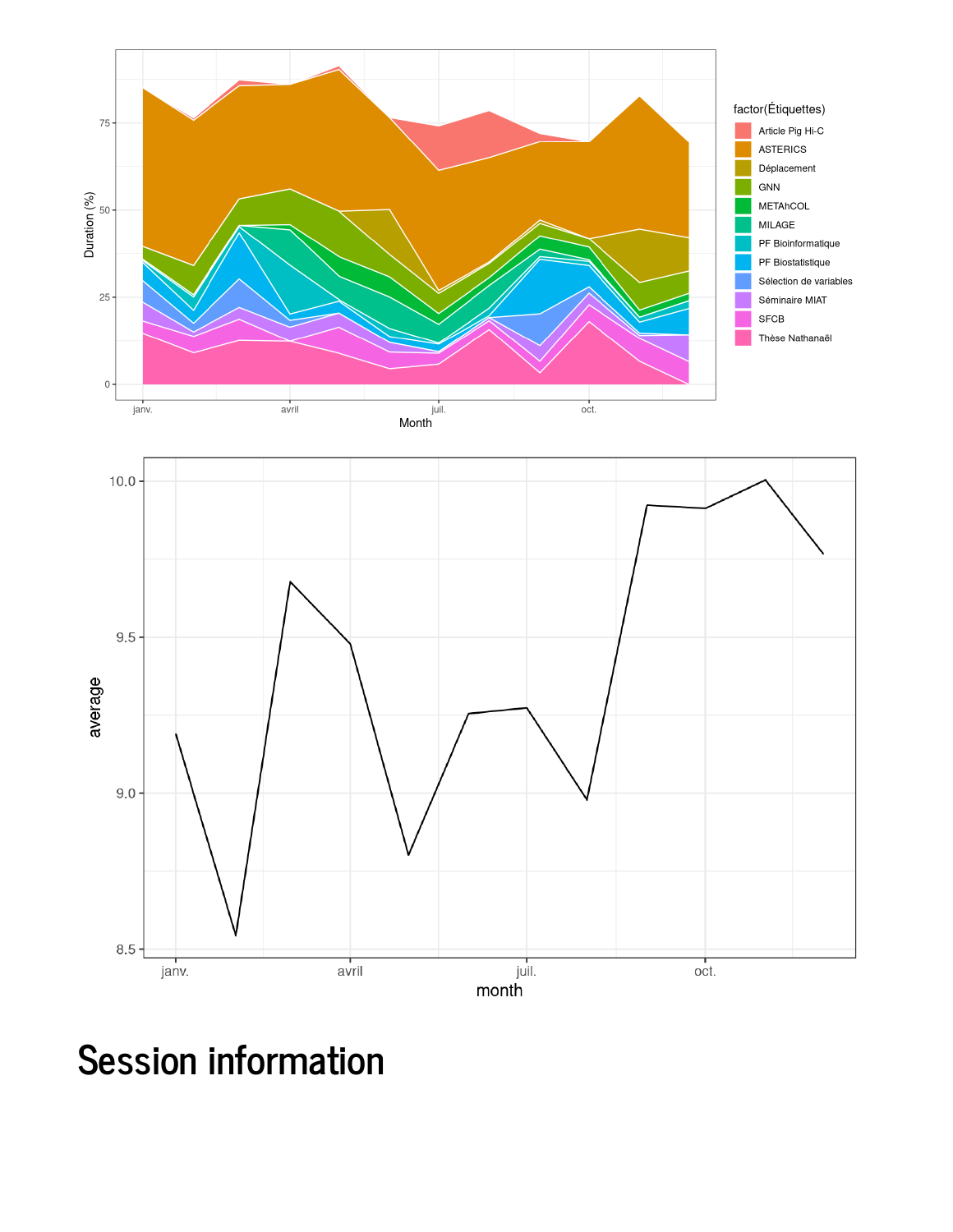| $\#$ - Session info ------ |                             |                                  |                                                                |  |  |  |  |  |  |  |  |
|----------------------------|-----------------------------|----------------------------------|----------------------------------------------------------------|--|--|--|--|--|--|--|--|
|                            |                             |                                  |                                                                |  |  |  |  |  |  |  |  |
| ##                         | setting value               |                                  |                                                                |  |  |  |  |  |  |  |  |
| ##                         | version                     | R version 4.1.2 (2021-11-01)     |                                                                |  |  |  |  |  |  |  |  |
| ##                         | Ubuntu 20.04.3 LTS<br>0S    |                                  |                                                                |  |  |  |  |  |  |  |  |
| ##                         | system<br>x86_64, linux-gnu |                                  |                                                                |  |  |  |  |  |  |  |  |
| ##                         | RStudio<br>ui               |                                  |                                                                |  |  |  |  |  |  |  |  |
| ##                         | language en_US              |                                  |                                                                |  |  |  |  |  |  |  |  |
| ##                         |                             | collate en_US.UTF-8              |                                                                |  |  |  |  |  |  |  |  |
| ##                         | ctype                       | en_US.UTF-8                      |                                                                |  |  |  |  |  |  |  |  |
| ##<br>##                   | tz<br>date                  | Europe/Paris<br>$2021 - 12 - 26$ |                                                                |  |  |  |  |  |  |  |  |
| ##                         |                             |                                  |                                                                |  |  |  |  |  |  |  |  |
|                            | $\#$ $+$ Packages $-$       |                                  |                                                                |  |  |  |  |  |  |  |  |
|                            |                             |                                  |                                                                |  |  |  |  |  |  |  |  |
| ##                         | package                     |                                  | * version date<br>lib source                                   |  |  |  |  |  |  |  |  |
| ##                         | assertthat                  | 0.2.1                            | 2019-03-21 [1] CRAN (R 4.1.0)                                  |  |  |  |  |  |  |  |  |
| ##                         | backports                   | 1.2.1                            | 2020-12-09 [1] CRAN (R 4.1.0)                                  |  |  |  |  |  |  |  |  |
| ##                         | broom                       | 0.7.8                            | 2021-06-24 [1] CRAN (R 4.1.0)                                  |  |  |  |  |  |  |  |  |
| ##                         | bslib                       | 0.3.0                            | 2021-09-02 [1] CRAN (R 4.1.1)                                  |  |  |  |  |  |  |  |  |
| ##                         | cachem                      | 1.0.5                            | 2021-05-15 [1] CRAN (R 4.1.0)                                  |  |  |  |  |  |  |  |  |
| ##                         | callr                       | 3.7.0                            | 2021-04-20 [1] CRAN (R 4.1.0)                                  |  |  |  |  |  |  |  |  |
| ##                         | cellranger                  | 1.1.0                            | 2016-07-27 [1] CRAN (R 4.1.0)                                  |  |  |  |  |  |  |  |  |
| ##                         | cli                         | 3.0.0                            | 2021-06-30 [1] CRAN (R 4.1.0)                                  |  |  |  |  |  |  |  |  |
| ##                         | colorspace                  | $2.0 - 2$                        | 2021-06-24 [1] CRAN (R 4.1.0)                                  |  |  |  |  |  |  |  |  |
| ##                         | crayon                      | 1.4.1                            | 2021-02-08 [1] CRAN (R 4.1.0)                                  |  |  |  |  |  |  |  |  |
| ##                         | DBI                         | 1.1.1                            | 2021-01-15 [1] CRAN (R 4.1.0)                                  |  |  |  |  |  |  |  |  |
| ##                         | dbplyr                      | 2.1.1                            | 2021-04-06 [1] CRAN (R 4.1.0)                                  |  |  |  |  |  |  |  |  |
| ##                         | desc                        | 1.3.0                            | 2021-03-05 [1] CRAN (R 4.1.0)                                  |  |  |  |  |  |  |  |  |
| ##                         | devtools                    | 2.4.2                            | 2021-06-07 [1] CRAN (R 4.1.0)                                  |  |  |  |  |  |  |  |  |
| ##                         | digest                      | 0.6.27                           | 2020-10-24 [1] CRAN (R 4.1.0)                                  |  |  |  |  |  |  |  |  |
| ##                         | dplyr                       | $*1.0.7$                         | 2021-06-18 [1] CRAN (R 4.1.0)                                  |  |  |  |  |  |  |  |  |
| ##                         | ellipsis                    | 0.3.2                            | 2021-04-29 [1] CRAN (R 4.1.0)                                  |  |  |  |  |  |  |  |  |
| ##                         | evaluate                    | 0.14                             | 2019-05-28 [1] CRAN (R 4.1.0)                                  |  |  |  |  |  |  |  |  |
| ##                         | fansi                       | 0.5.0                            | 2021-05-25 [1] CRAN (R 4.1.0)                                  |  |  |  |  |  |  |  |  |
| ##                         | farver                      | 2.1.0<br>1.1.0                   | 2021-02-28 [1] CRAN (R 4.1.0)                                  |  |  |  |  |  |  |  |  |
| ##<br>##                   | fastmap<br>forcats          | $* 0.5.1$                        | 2021-01-25 [1] CRAN (R 4.1.0)<br>2021-01-27 [1] CRAN (R 4.1.0) |  |  |  |  |  |  |  |  |
| ##                         | fs                          | 1.5.0                            | 2020-07-31 [1] CRAN (R 4.1.0)                                  |  |  |  |  |  |  |  |  |
| ##                         | generics                    | 0.1.0                            | 2020-10-31 [1] CRAN (R 4.1.0)                                  |  |  |  |  |  |  |  |  |
| ##                         | ggplot2                     | $*3.3.5$                         | 2021-06-25 [1] CRAN (R 4.1.0)                                  |  |  |  |  |  |  |  |  |
| ##                         | glue                        | 1.4.2                            | 2020-08-27 [1] CRAN (R 4.1.0)                                  |  |  |  |  |  |  |  |  |
| ##                         | gtable                      | 0.3.0                            | 2019-03-25 [1] CRAN (R 4.1.0)                                  |  |  |  |  |  |  |  |  |
| ##                         | haven                       | 2.4.1                            | 2021-04-23 [1] CRAN (R 4.1.0)                                  |  |  |  |  |  |  |  |  |
| ##                         | highr                       | 0.9                              | 2021-04-16 [1] CRAN (R 4.1.0)                                  |  |  |  |  |  |  |  |  |
| ##                         | hms                         | 1.1.0                            | 2021-05-17 [1] CRAN (R 4.1.0)                                  |  |  |  |  |  |  |  |  |
| ##                         | htmltools                   | 0.5.2                            | 2021-08-25 [1] CRAN (R 4.1.1)                                  |  |  |  |  |  |  |  |  |
| ##                         | httpuv                      | 1.6.2                            | 2021-08-18 [1] CRAN (R 4.1.1)                                  |  |  |  |  |  |  |  |  |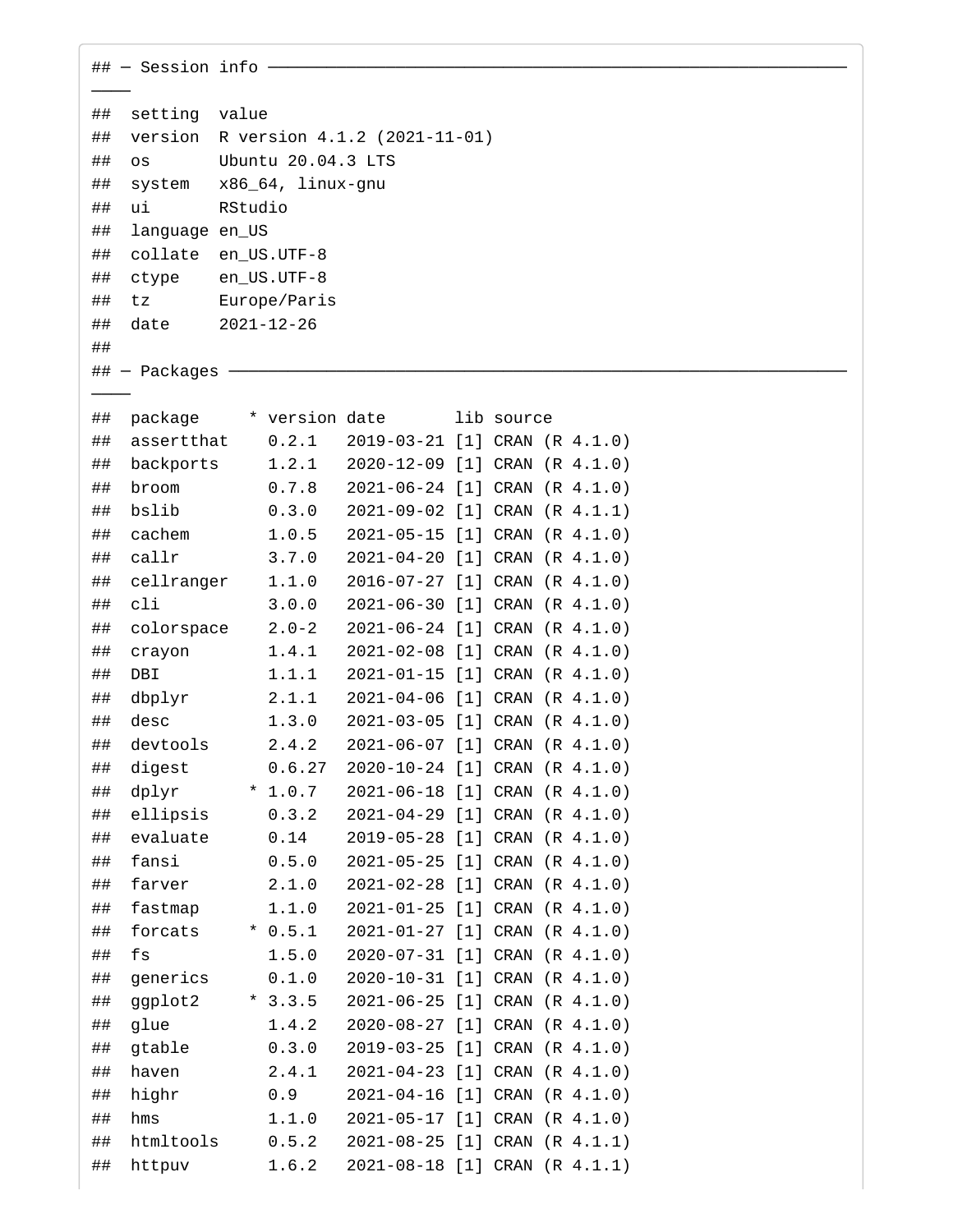| ## | httr        |         | 1.4.2    | 2020-07-20                    |                   |             | $[1]$ CRAN $(R$ 4.1.0)           |
|----|-------------|---------|----------|-------------------------------|-------------------|-------------|----------------------------------|
| ## | jquerylib   |         | 0.1.4    | 2021-04-26                    | $[1]$             | <b>CRAN</b> | (R 4.1.1)                        |
| ## | jsonlite    |         | 1.7.2    | 2020-12-09                    | $\lceil 1 \rceil$ | <b>CRAN</b> | (R 4.1.0)                        |
| ## | knitr       |         | 1.33     | 2021-04-24                    | $\lceil 1 \rceil$ | <b>CRAN</b> | (R 4.1.0)                        |
| ## | labeling    |         | 0.4.2    | 2020-10-20                    | $[1]$             | <b>CRAN</b> | (R 4.1.0)                        |
| ## | later       |         | 1.2.0    | 2021-04-23                    | $[1]$             | <b>CRAN</b> | (R 4.1.0)                        |
| ## | lifecycle   |         | 1.0.0    | 2021-02-15                    | $[1]$             | <b>CRAN</b> | (R 4.1.0)                        |
| ## | lubridate   | $\star$ | 1.7.10   | $2021 - 02 - 26$              | $[1]$             | <b>CRAN</b> | (R 4.1.0)                        |
| ## | magrittr    |         | 2.0.1    | $2020 - 11 - 17$              | $[1]$             | <b>CRAN</b> | (R 4.1.0)                        |
| ## | memoise     |         | 2.0.0    | 2021-01-26                    | $[1]$             | <b>CRAN</b> | (R 4.1.0)                        |
| ## | modelr      |         | 0.1.8    | 2020-05-19                    | $[1]$             | <b>CRAN</b> | (R 4.1.0)                        |
| ## | munsell     |         | 0.5.0    | $2018 - 06 - 12$              | $[1]$             | <b>CRAN</b> | (R 4.1.0)                        |
| ## | pagedown    |         | 0.15     | 2021-06-23                    | $[1]$             | <b>CRAN</b> | (R 4.1.1)                        |
| ## | pillar      |         | 1.6.1    | 2021-05-16                    | $[1]$             | <b>CRAN</b> | (R 4.1.0)                        |
| ## | pkgbuild    |         | 1.2.0    | 2020-12-15                    | $[1]$             | <b>CRAN</b> | (R 4.1.0)                        |
| ## | pkgconfig   |         | 2.0.3    | 2019-09-22                    | $[1]$             | <b>CRAN</b> | (R 4.1.0)                        |
| ## | pkgload     |         | 1.2.1    | 2021-04-06                    | $[1]$             | <b>CRAN</b> | (R 4.1.0)                        |
| ## | plyr        |         | 1.8.6    | 2020-03-03                    | $[1]$             | <b>CRAN</b> | (R 4.1.0)                        |
| ## | prettyunits |         | 1.1.1    | 2020-01-24                    | $[1]$             | <b>CRAN</b> | (R 4.1.0)                        |
| ## | processx    |         | 3.5.2    | 2021-04-30                    | $[1]$             | <b>CRAN</b> | (R 4.1.0)                        |
| ## | promises    |         | 1.2.0.1  | $2021 - 02 - 11$              | $[1]$             | <b>CRAN</b> | (R 4.1.0)                        |
| ## | ps          |         | 1.6.0    | 2021-02-28                    | $[1]$             | <b>CRAN</b> | (R 4.1.0)                        |
| ## | purrr       |         | 0.3.4    | 2020-04-17                    | $[1]$             | <b>CRAN</b> | (R 4.1.0)                        |
| ## | R6          |         | 2.5.0    | $2020 - 10 - 28$              | $\lceil 1 \rceil$ | <b>CRAN</b> | (R 4.1.0)                        |
| ## | Rcpp        |         | 1.0.7    | 2021-07-07                    | $[1]$             | <b>CRAN</b> | (R 4.1.0)                        |
| ## | readr       |         | $*1.4.0$ | 2020-10-05                    | $\lceil 1 \rceil$ | <b>CRAN</b> | (R 4.1.0)                        |
| ## | readxl      |         | 1.3.1    | 2019-03-13                    | $[1]$             | <b>CRAN</b> | (R 4.1.0)                        |
| ## | remotes     |         | 2.4.0    | 2021-06-02                    | $\lceil 1 \rceil$ | <b>CRAN</b> | (R 4.1.0)                        |
| ## | reprex      |         | 2.0.0    | 2021-04-02                    | $\lceil 1 \rceil$ | <b>CRAN</b> | (R 4.1.0)                        |
| ## | reshape2    | *       | 1.4.4    | 2020-04-09                    | [1]               | CRAN        | (R 4.1.0)                        |
| ## | rlang       |         | 0.4.11   | 2021-04-30 [1] CRAN (R 4.1.0) |                   |             |                                  |
| ## | rmarkdown   |         | 2.11     | 2021-09-14                    |                   |             | $\lceil 1 \rceil$ CRAN (R 4.1.1) |
| ## | rprojroot   |         | 2.0.2    | 2020-11-15                    | $\lceil 1 \rceil$ | CRAN        | (R 4.1.0)                        |
| ## | rstudioapi  |         | 0.13     | 2020-11-12 [1] CRAN (R 4.1.0) |                   |             |                                  |
| ## | rvest       |         | 1.0.0    | 2021-03-09                    | $\lceil 1 \rceil$ | CRAN        | (R 4.1.0)                        |
| ## | sass        |         | 0.4.0    | 2021-05-12 [1] CRAN (R 4.1.1) |                   |             |                                  |
| ## | scales      |         | 1.1.1    | 2020-05-11                    | $\lceil 1 \rceil$ | CRAN        | (R 4.1.0)                        |
| ## | servr       |         | 0.23     | 2021-08-11 [1] CRAN (R 4.1.1) |                   |             |                                  |
| ## | sessioninfo |         | 1.1.1    | 2018-11-05                    | $\lceil 1 \rceil$ | CRAN        | (R 4.1.0)                        |
| ## | stringi     |         | 1.6.2    | 2021-05-17                    |                   |             | $[1]$ CRAN $(R 4.1.0)$           |
| ## | stringr     |         | $*1.4.0$ | 2019-02-10                    | $\lceil 1 \rceil$ | CRAN        | (R 4.1.0)                        |
| ## | testthat    |         | 3.0.4    | 2021-07-01 [1] CRAN (R 4.1.0) |                   |             |                                  |
| ## | tibble      | $\star$ | 3.1.2    | 2021-05-16                    | $\lceil 1 \rceil$ | CRAN        | (R 4.1.0)                        |
| ## | tidyr       | ×       | 1.1.3    | 2021-03-03                    |                   |             | $[1]$ CRAN $(R 4.1.0)$           |
| ## | tidyselect  |         | 1.1.1    | 2021-04-30                    | $\lceil 1 \rceil$ | CRAN        | (R 4.1.0)                        |
| ## | tidyverse   |         | $*1.3.1$ | 2021-04-15                    |                   |             | $[1]$ CRAN $(R$ 4.1.0)           |
| ## | usethis     |         | 2.0.1    | 2021-02-10                    | $\lceil 1 \rceil$ | CRAN        | (R 4.1.0)                        |
| ## | utf8        |         | 1.2.1    | 2021-03-12 [1] CRAN (R 4.1.0) |                   |             |                                  |
| ## | vctrs       |         | 0.3.8    | 2021-04-29 [1]                |                   |             | CRAN (R 4.1.0)                   |